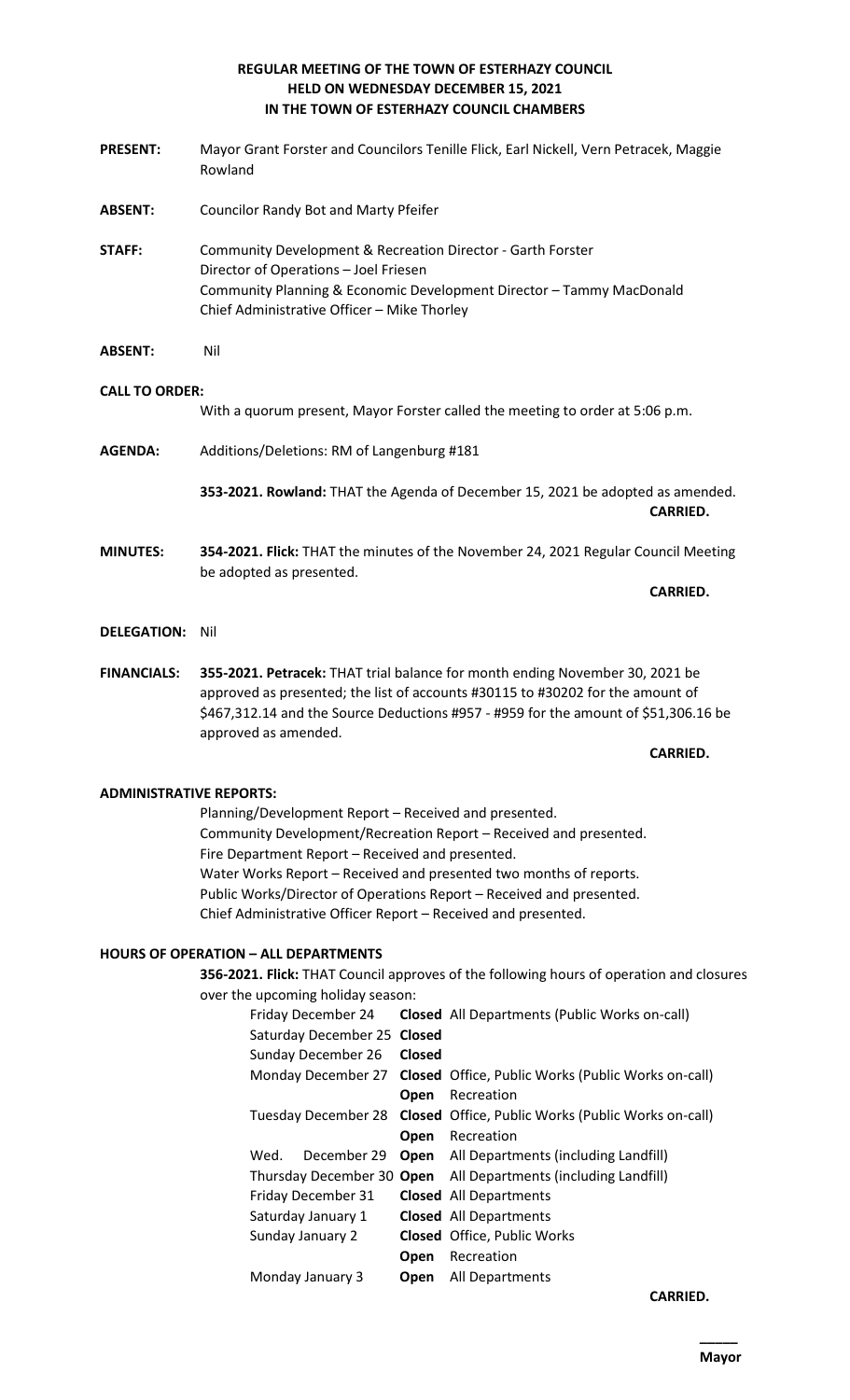## **REGULAR MEETING OF THE TOWN OF ESTERHAZY COUNCIL HELD ON WEDNESDAY DECEMBER 15, 2021**

## **COUNCIL INDEMNITY**

**357-2021. Nickell:** THAT Council approves the recommendation from Administration to have council's monthly indemnity be processed through the payroll system each month.

**CARRIED.** 

#### **ADMINISTRATION REPORTS**

**358-2021. Flick:** THAT the Administrative reports be accepted as presented.

**CARRIED.**

## **MAYOR/COUNCIL REPORTS:**

Area Meeting - Highlights

#### **OLD BUSINESS**

Contractual Services – Economic Development Esterhazy Landfill – Hruska Water Management Project

Councilor Bot entered the meeting at 5:48 p.m.

## **CONTRACTUAL SERVICES - ECONOMIC DEVELOPMENT**

**359-2021. Nickell:** THAT Council approves of the recommendation from the Economic Development Committee to enter into a contractual service agreement with contractor Lee Finishen commencing January 1, 2022 for a six-month term at the cost of \$4,000 per month.

> **IN FAVOR – 5 OPPOSED – 1 CARRIED.**

#### **NEW BUSINESS:**

2022 Auditor – Miller Moar Grodecki Kreklewich & Chorney 2022 Council Meeting Dates Bohemka Rhythmic Gymnastics Club

## **2022 AUDITOR MILLER MOAR GRODECKI KREKLEWICH & CHORNEY**

**360-2021. Rowland:** THAT Council approve of the hiring for services of Miller Moar Grodecki Kreklewich & Chorney Chartered Professional Accountants as Auditors for 2021.

**CARRIED. 2022 COUNCIL MEETING DATES**

# **361-2021. Flick:** THAT as per Bylaw #729-15, the Procedure Bylaw, Council Meeting for the Town of Esterhazy on every second Wednesday of the month commencing at 6:30 p.m. are as follows:

January 12 & 26 February 9 & 23 March 9 & 23 April 13 & 27 May 11 & 25 June 8 & 22 July 13 & 27 August 10 & 24 September 14 & 28 October 12 & 26 November 9 & 23 December 14

**CARRIED.**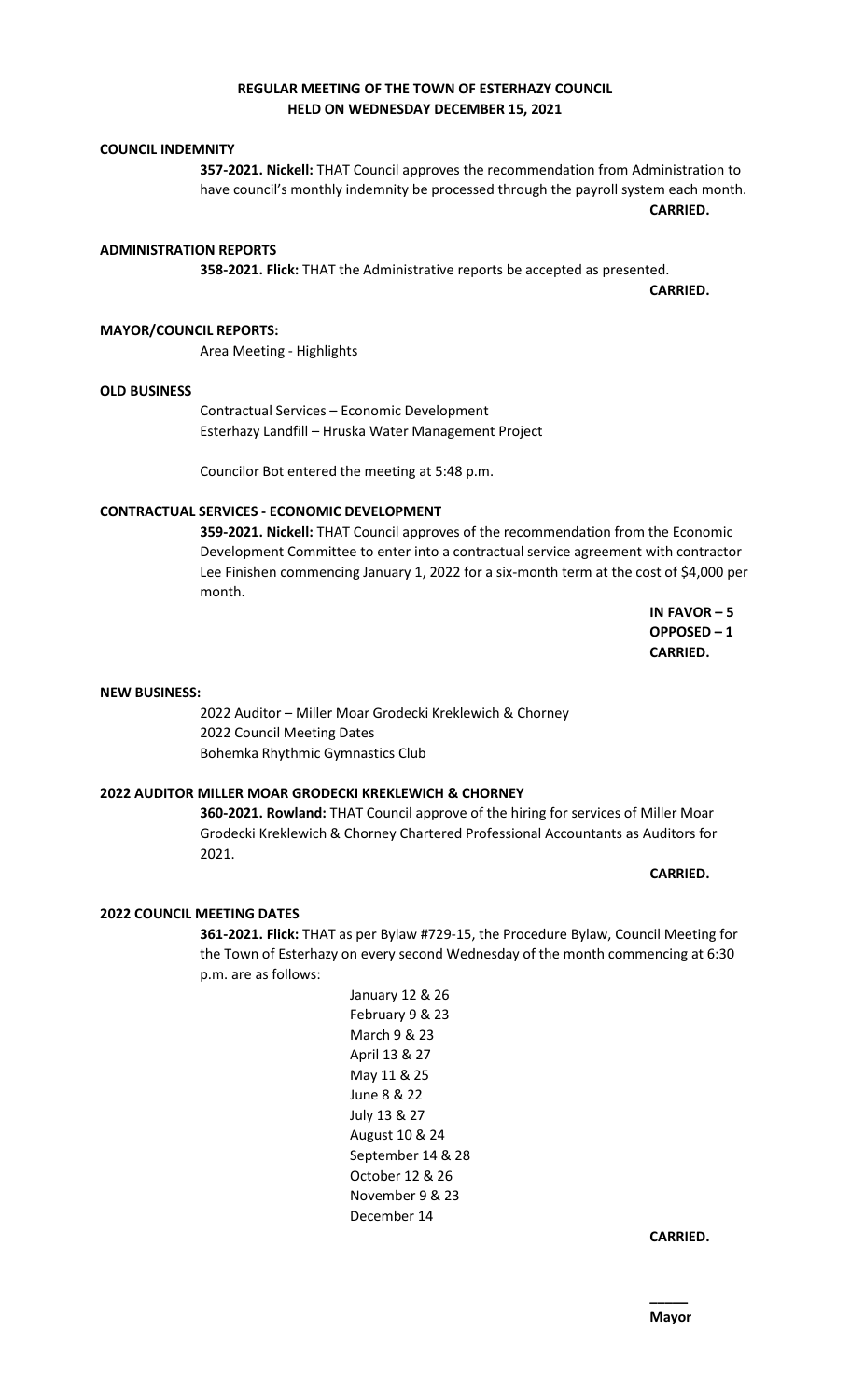## **REGULAR MEETING OF THE TOWN OF ESTERHAZY COUNCIL HELD ON WEDNESDAY DECEMBER 15, 2021**

# **CARRIED. TEMPORARY SUSPEND MEETING – PUBLIC HEARING 363-2021. Rowland:** THAT Council approves to temporarily suspend this meeting to open the floor for the Public Hearing scheduled for 6:15 p.m. **Time: 6:14 p.m. CARRIED. 364-2021. Nickell:** THAT Council adjourn the Public Hearing meeting. **Time: 6:19 p.m. CARRIED. 365-2021. Bot:** THAT Council resume the December 15, 2021 Regular Meeting of Council. **Time: 6:20 p.m. CARRIED.** Councilor Flick left the Chambers at 6:30 p.m., declaring a conflict of interest with the next item of business. **366-2021. Rowland:** THAT Bylaw No. 776-21 is a bylaw of the Town of Esterhazy to and Development Act, 2007 be read a second time. **CARRIED. 367-2021. Bot:** THAT Bylaw No. 776-2021 be read a third time, adopted and attached hereto. **CARRIED.**

**RM OF LANGENBURG NO. 181**

**368-2021. Nickell:** THAT Council support the request of R.M. of Langenburg No. 181 for the resolution to SARM of the Abandoned Derelict Houses/Building Program.

**CARRIED.** 

#### **CORRESPONDENCE:**

*Good Spirit School Division SUMA – Group Benefits Saskatchewan Housing Authority Bylaw Enforcement Report SUMA – Municipal Update Water Security Agency Area Meeting – Documents Saskatchewan Municipal Board – Water and Sewer Rates*

Councilor Pfeifer entered the meeting at 6:35 p.m.

#### **CORRESPONDENCE**

**369-2021. Rowland:** THAT the correspondence be accepted as presented and filed. **CARRIED.** 

**BOHEMKA RYTHMIC GYMNASTICS CLUB**

**362-2021. Petracek:** that Council Approves to forgive the rental fee on Sunday March 27, 2022 of the booking by Bohemka Rythmic Gymnastics Club for the World Gymnastrata festival event.

# **BYLAW NO. 776-21 – CLOSE AND EXCHANGE MUNICIPAL RESERVE**

Close & Exchange Municipal Reserve pursuant to Subsection 199 and 201 of Planning

Councilor Flick returned to Chambers at 6:31 p.m.